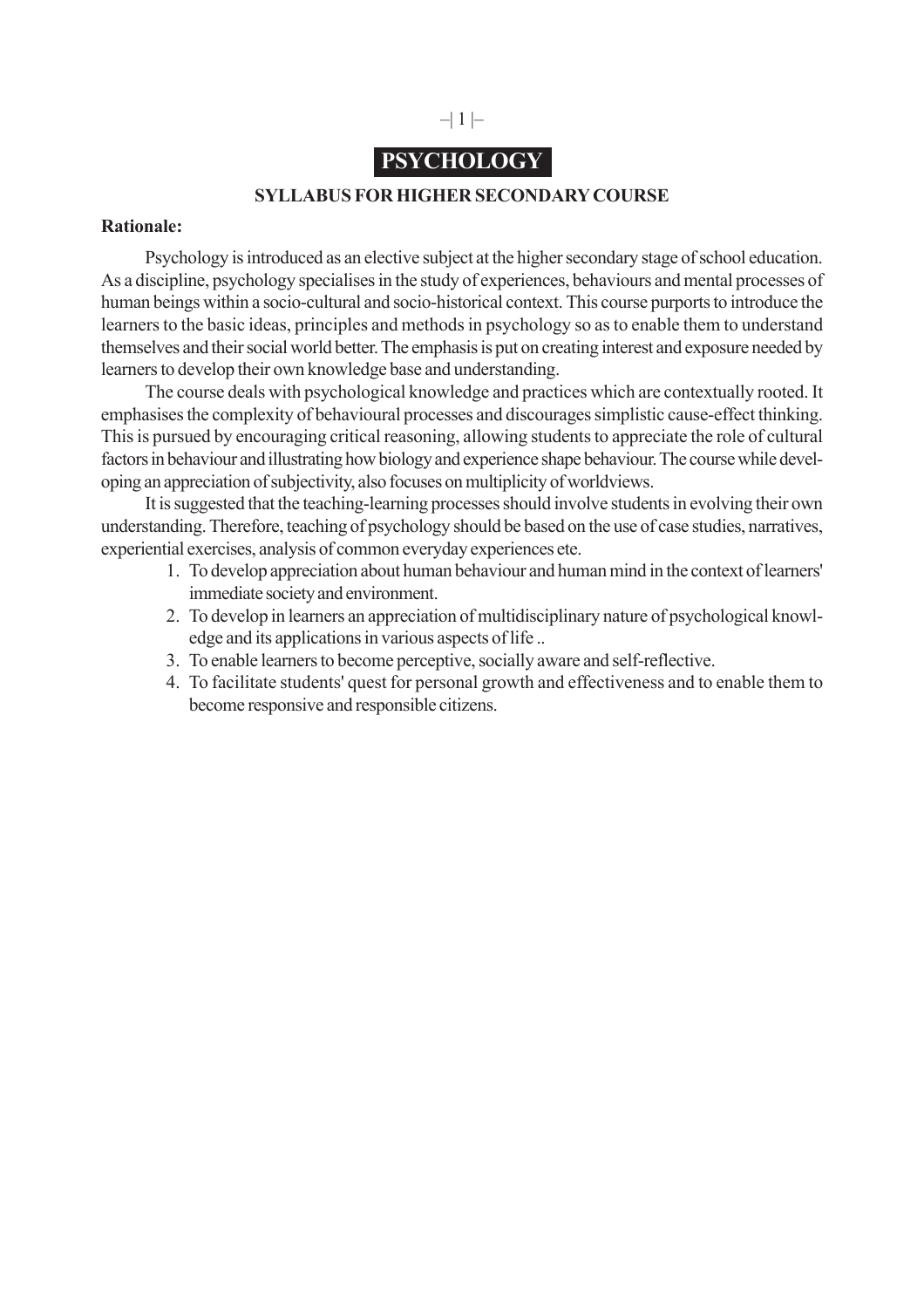# **PSYCHOLOGY**

### **SYLLABUS FOR HIGHER SECONDARY FIRST YEAR COURSE**

#### **One Paper Time : Three hours Marks : 100**

**Unitwise Distribution of Marks & Periods :**

| Unit       | <b>Topics</b>                         |        | <b>Marks</b> | <b>Periods</b> |
|------------|---------------------------------------|--------|--------------|----------------|
|            | Part-I: FOUNDATIONS OF PSYCHOLOGY-I   |        |              |                |
| Unit-I     | Introducrion to Psychology            |        | 15           | 22             |
| Unit-II    | Methods of Psychology                 |        | 10           | 18             |
| $Unit-III$ | The Bases of Human Behaviour          |        | 15           | 20             |
| Unit-IV    | Human Development                     |        | 10           | 20             |
| Unit-V     | Sensory and Perceptual Processes      |        | 10           | 20             |
|            | Part-II: FOUNDATIONS OF PSYCHOLOGY-II |        |              |                |
| Unit-VI    | Learning                              |        | 10           | 20             |
| Unit-VII   | Human Memory                          |        | 10           | 20             |
| Unit-VIII  | Language and thought                  |        | 10           | 20             |
| Unit-IX    | Motivation and Emotion                |        | 10           | 20             |
|            |                                       | Total: | 100          | 180            |

## **Unitwise Distribution of Course Contents**

### **Part-I : FOUNDATIONS OF PSYCHOLOGY-I**

### **Unit-I: What is Psychology?**

The unit seeks to develop understanding and appreciation of Psychology as discipline, its evolution, its applications and its relationships with other sciences through appropriate and interesting examples and analysis of everyday experience.

What is Psychology? Popular notions about discipline of Psychology; Understanding mind and behaviour, Evolution of psychology, Branches of Psychology, Themes of research and application, Psychology and other disciplines, Psychologists at work, Psychology in everyday life, Development of Psychology in India.

#### **Unit-II : Methods of Psychology**

The objective of this unit is to discuss methods of enquiry for collecting psychological data. Goals of psychological enquiry; Nature of psychological data; Some important methods; Observational, Experimental, Correlational, Survey. Psychological testing, Case Study; Analysis of data: Limitations of psychological enquiry; Ethical issues.

### **Unlt-III : The Bases of Human Behaviour**

The unit focuses on the role of biological and socio-cultural factors in the shaping of human behaviour.

## $-|2|$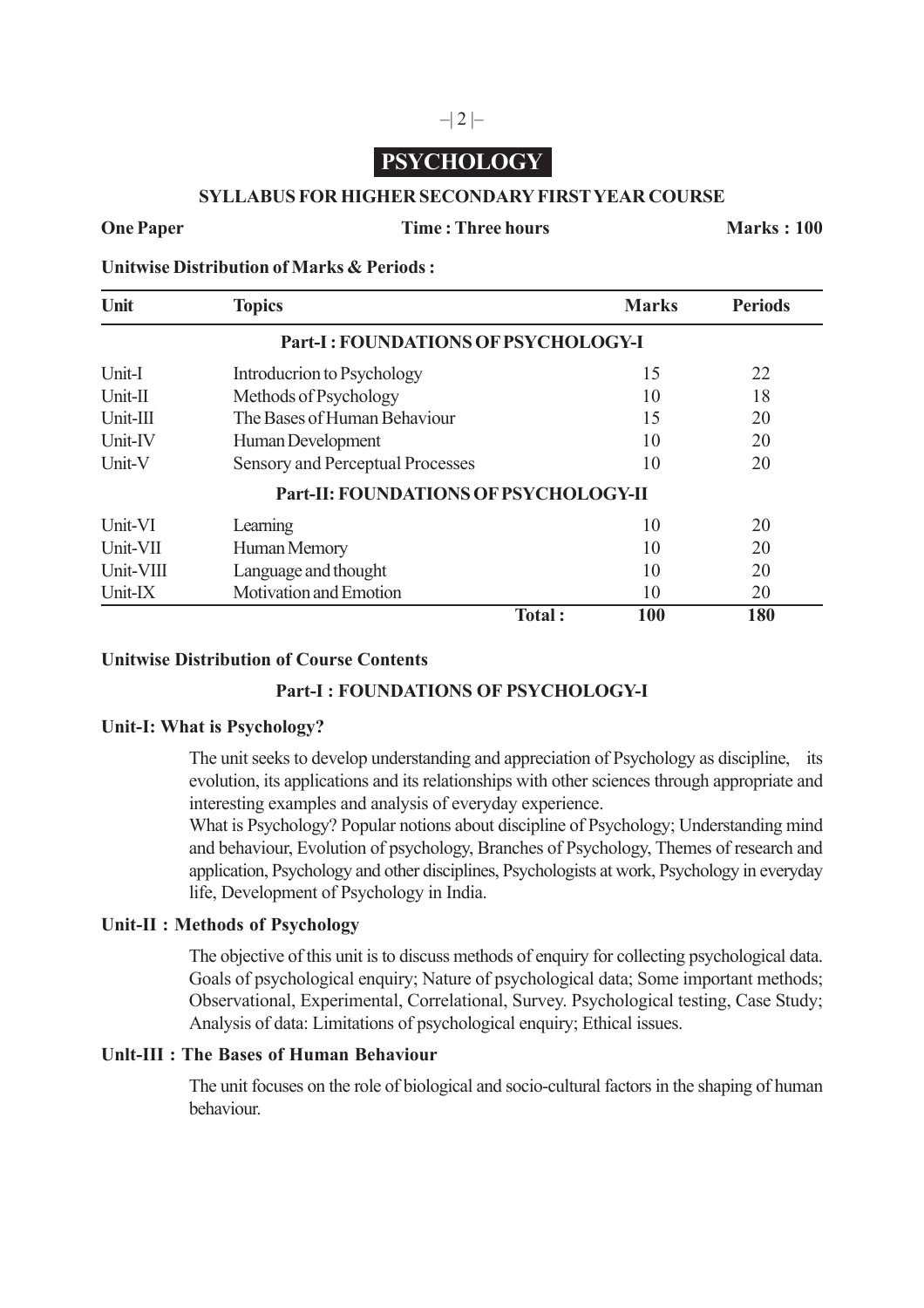Evolutionary perspective; Biological basis: Biological and cultural roots; Biology of behaviour: Structure and functions of nervous system and endocrine system; Relationship of nervous system and endocrine system with behaviour and experience; Brain and behaviour; Heredity: Genes and behaviour; Cultural basis: Socio-cultural shaping of behaviour (e.g. family. community, faith, gender, caste, disability etc.); Socialisation, enculturation and acculturation.

#### **Unit-IV : Human Development**

This unit deals with variations in development and the developmental tasks during the life span. Meaning of development; Factors influencing development; Context of development; Overview of developmental stages: Infancy, Childhood. Challenges of Adolescence. Adulthood and Old age.

#### **Unit-V : Sensory, Attentional and Perceptual Processes**

This unit aims at understanding how various sensory stimuli are received. attended to and given meaning.

Knowing the world; Nature and varieties of stimulus; Sense modalities; Adaptation; Attentional processes; Selective and sustained attention; Perceptual processes; The Perceiver; Principles of perceptual organisation; After images; Perception of space. depth and distance; Perceptual constancies; Illusions: Socio-cultural influences on perception.

# **Part-II : FOUNDATIONS OF PSYCHOLOGY-II**

#### **Unit-VI: Learning**

This unit focuses on how one acquires new behaviour and how changes in behaviour take place.

Nature of learning; Paradigms of learning: Classical and operant conditioning. Observational learning. Cognitive learning, Verbal learning, Concept learning. Skill learning; Factors facilitating learning; Transfer of learning; The Learner: Learning styles: Learning disabilities; Applications of learning principles.

#### **Unit- VII : Human Memory**

This unit deals with how information is received, stored, retrieved and lost. It will also discuss how memory can be improved.

Nature of memory; Information Processing Approach: Levels of processing: Memory systems- Sensory memory, Short-term memory, Long-term memory; Knowledge representation and organisation in memory; Memory as a constructive process; Nature and causes of forgetting; Enhancing memory.

### **Unit-VIII : Thinking**

This unit deals with thinking and related processes like reasoning, problem-solving, decision making and creative thinking. The relationship between thought and language will also be discussed. Nature of thinking; Thought and language; Development of language and language use; Reasoning; Problem-solving; Decision making Nature and Process of creative thinking;